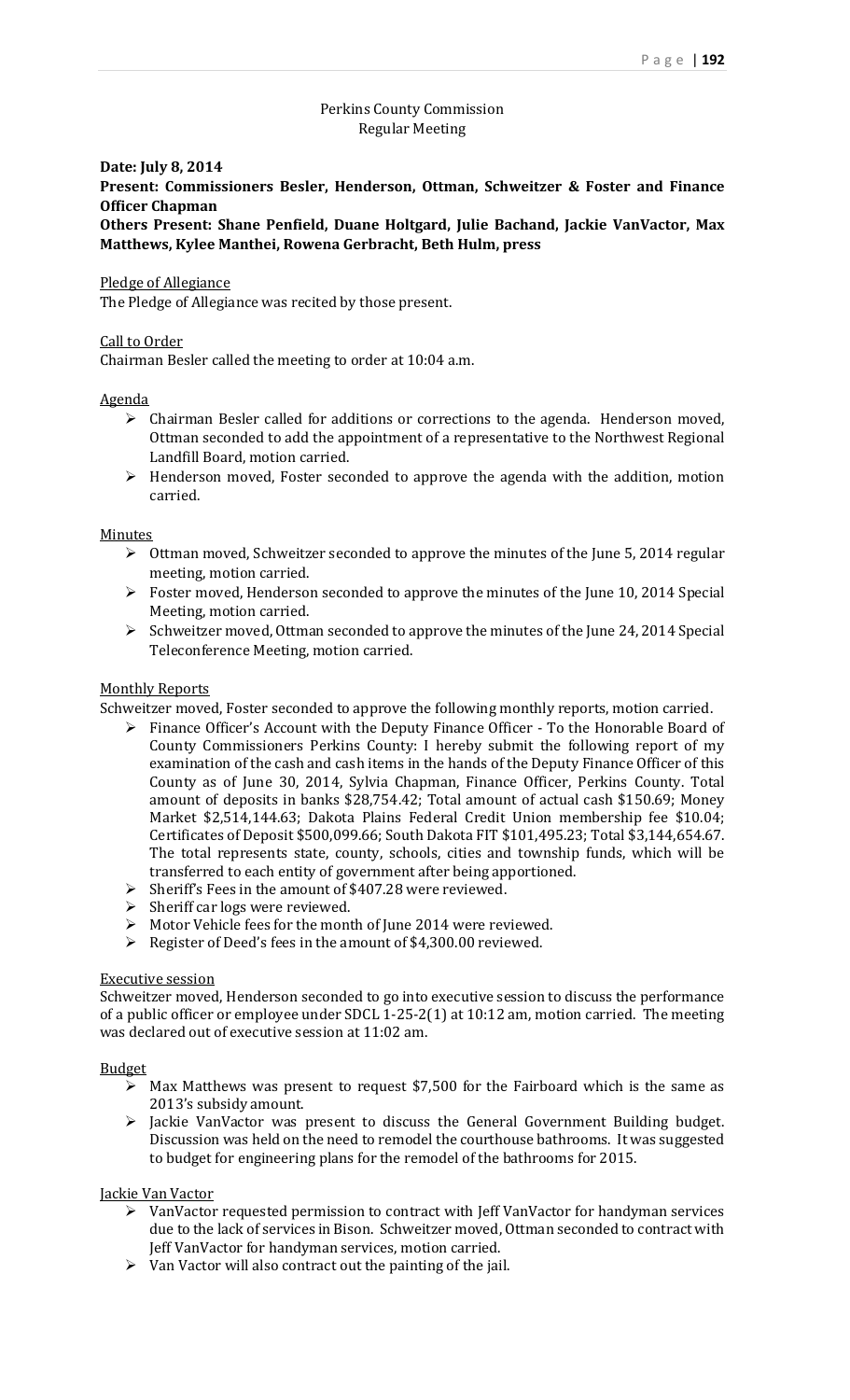## Highway Superintendent Holtgard

- Holtgard reviewed the Monthly Project & Maintenance Report. The maintenance crew is busy with repairs from the recent flooding.
- $\triangleright$  The Commissioners were given an update on the progress of the repairs from the recent flooding. The County has submitted several projects to FEMA for cost-share reimbursement.
- Holtgard has employed two seasonal part-time employees, Dillon Collins and Joseph Kvale, at a rate of \$12.00
- Foster moved, Henderson seconded to authorize Chairman Besler as signatory on the contract with BL Contracting on the Emergency Repairs on C-1 South, Zeona Road, motion carried.
- Henderson moved, Foster seconded to authorize Chairman Besler as signatory on the contract with C&C Construction on C-1 North White Hill Road, motion carried.
- Discussion was held on the number of employees allowed for the Perkins County Highway Department. Schweitzer moved, Foster seconded to set the number of employees under the Highway Superintendent as follows: 1 Administrative Assistant, 1 Mechanic, and 7 Maintenance Operators, motion carried. Holtgard will advertise for another operator.

Recessed for Lunch at 12:03 Reconvened at 1:05

### Englewood Township Bond

Schweitzer moved, Henderson seconded to approve the Englewood Township Clerk & Treasurer bond, motion carried.

### Northwest Regional Landfill Association Appointment

Chairman Besler appointed Wayne Henderson to the Northwest Regional Landfill Association Board.

#### Employee Appreciation Barbeque

The Employee Appreciation Barbeque will be held on September 7<sup>th</sup> at 5:00 pm at the Bison Lion Club Park. Commissioners will be in charge of the event.

### **Resignation**

A written resignation was received from Julie Bachand effective June 24, 2014. Foster moved, Schweitzer seconded to accept the resignation of Julie Bachand, motion carried.

### PILT Money

Henderson moved, Ottman seconded to approve the PILT payment of \$368,814.00; to retain 50% for the Road & Bridge Fund and 50% for the School Districts and to auto-supplement 101-850- 454 in the amount of \$44,407.00, motion carried.

### Executive Session

Henderson moved, Schweitzer seconded to go into executive session to discuss the performance of a public officer or employee under SDCL 1-25-2(1) at 1:45 pm, motion carried. The meeting was declared out of executive session at 3:47 pm.

### Claims

The following claims were presented and approved for payment, June payroll: 85,396.10; IRS, fica, 6,532.84; SD Retirement, retirement, 5,283.44; Delta Dental, insurance, 1,166.72; Lincoln Mutual, insurance, 151.92; SDSDBF, insurance, 20,488.71; A&B Business, supplies, 219.44; A+ Repair, repairs, 384.45; Active Data Systems, maintenance, 826.00; Best Western, lodging, 100.00; Black Hills Ammunition, supplies, 379.00; Black Hills Council, prof fees, 7,500.00; BH Family Practice, jail meds, 10.00; Bison Courier, publishing/subscription, 300.28; Bison Food, supplies, 76.38; Bison Implement, supplies/repairs, 1,310.66; BL Contracting, road repair, 18,191.70; Butler Machinery, repairs, 158.17; C&C Construction, road repair, 15,231.15; CAVA, subsidy, \$160.00; Clinical Lab of BH, prof services, 1,972.00; Connecting Point, registration, 25.00; Crane, Roseland, Hardy, ct appt atty, 793.00; Current Connection, supplies/maint, 854.44; Dakota Auto Parts, repairs, 318.00; Dakota Business, supplies, 171.38; Dakota Feed, supplies, 15.86; Dale's Tire, supplies, 1,099.12; Lodge of Deadwood, lodging, 1,704.56; EMC Insurance, insurance, 442.00; G&O Paper, supplies, 679.00; Godfrey Brake Service, repairs, 79.09; Grand Electric, utilities, 1,287.09; H&H Carpet Cleaners, contract services, 1,508.00; Jens Hansen, road repair, 300.00; HDR Engineering, prof fees, 18,790.92; Hoffman Construction, road repair, 3,800.00; Jerry's Repair, maintenance, 103.76; KBJM 1400 AM, radio ad, 108.00; Kevin Klemann,